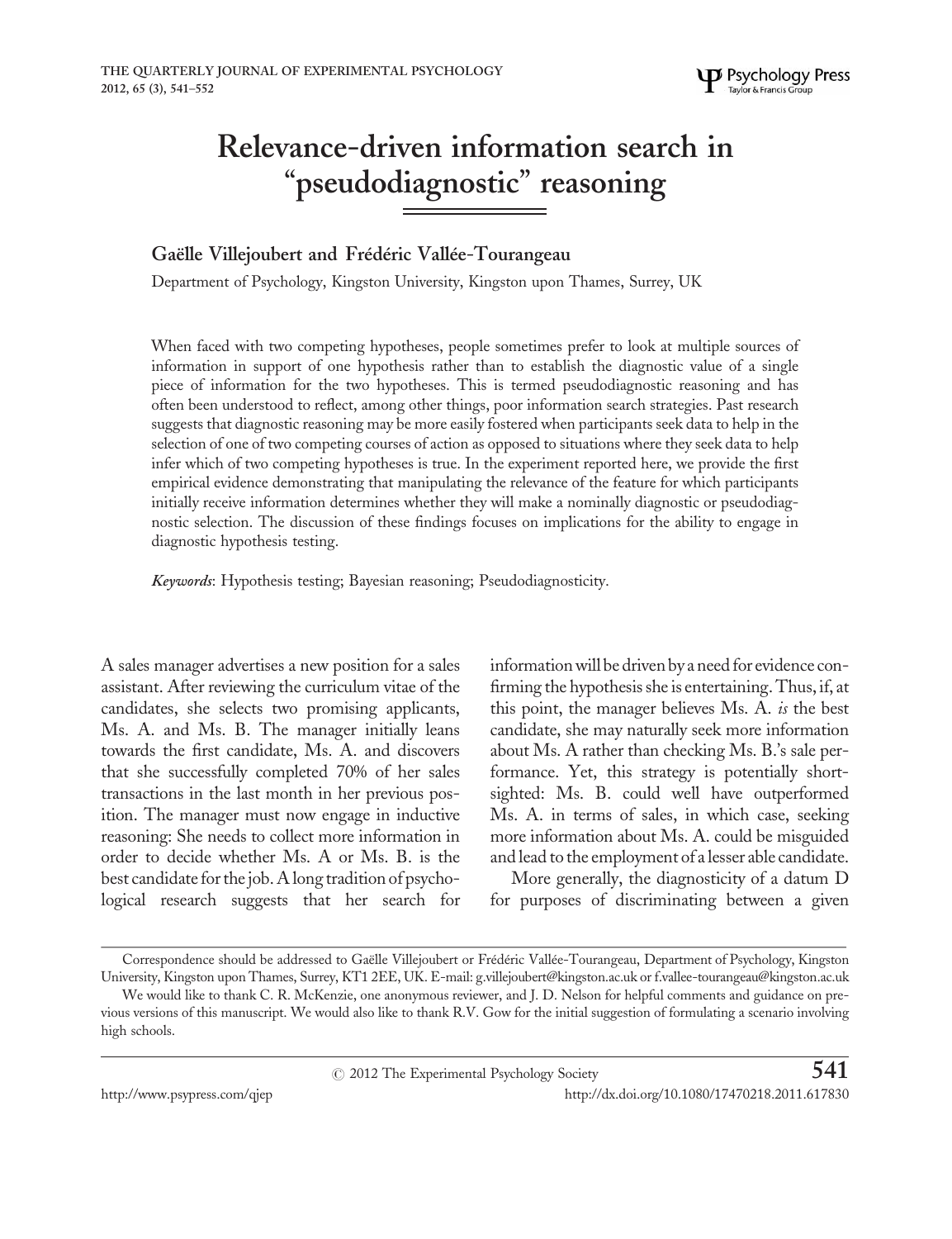hypothesis  $X(H_X)$  and an alternative hypothesis Y  $(H<sub>y</sub>)$  is defined in terms of the ratio of the probability that D is observed given that  $H_X$  is true,  $P(D|H_X)$ and the probability that D is observed given that an alternative hypothesis, Y, is true,  $P(D|H_Y)$ . Hence, diagnosticity can only be assessed from the perspective of multiple hypotheses. Psychologists have traditionally assumed that the likelihood ratio in Bayes's theorem was a metric of the diagnosticity of information (e.g., Crupi, Tentori, & Lombardi, 2009; Doherty, Mynatt, Tweney, & Schiavo, 1979; Tweney, Doherty, & Kleiter, 2010).

## Information search and diagnosticity

Early research examining how people gather information in order to make inferences suggested that they did not fully appreciate that diagnosticity is defined in terms relative to at least two hypotheses, not just one (Beyth-Marom & Fischhoff, 1983; Doherty et al., 1979; Kern & Doherty, 1982 ;cf. Trope & Bassok, 1982, 1983). Mynatt, Doherty, and Dragan (1993) argued that people's hypothesis testing process is predominantly concerned with gathering evidence in favour of one hypothesis, rather than determining the diagnosticity of any given piece of information for multiple hypotheses. In one of their reasoning scenarios, participants were asked to determine which of two cars, X or Y, their "sister" purchased. They were told about two features characterizing this car, its petrol consumption  $(D_1: 25$  miles per gallon, mpg") and its mechanical reliability  $(D_2:$  "no major mechanical problems in the first two years of ownership"). In addition, participants were given an anchoring piece of information: "65% of car Xs do over 25 mpg", or  $P(D_1|H_X) = .65$ . Participants were then asked to

choose which of the following three pieces of statistical information would help them decide which type of car was owned by their sister (the participants did not see the information presented here in brackets; the labels "row", "column", and "diagonal" values refer to the values arranged in a  $2 \times 2$ array with  $H_X$  and  $H_Y$  as column headers and  $D_1$ and  $D_2$  as row headers; see Table 1).

- 1. The percentage of car Ys that do over 25 mpg  $[P(D_1|H_Y),$  row value].
- 2. The percentage of car Xs that have had no major mechanical problems for the first two years of ownership  $[P(D_2|H_X),$  column value].
- 3. The percentage of car Ys that have had no major mechanical problems for the first two years of ownership  $[P(D_2|H_Y)]$ , diagonal value].

In Experiment 1 of Mynatt et al. (1993), 60% of the participants chose to learn about the percentage of car Xs with good mechanical reliability in order to determine the identity of the car (the column value), while only 26% chose to know the percentage of car Ys that did 25 mpg (the row value).

Up until recently, scholars had assumed that selecting the row value was the only optimal strategy in this task as it allows computing a likelihood ratio, which informs the diagnosticity of the feature associated with the anchoring value. This choice was therefore customarily referred to as the "diagnostic" choice. By contrast, choices to uncover the column or the diagonal values were considered to reflect poor information search strategies, since neither value would allow one to evaluate the diagnosticity of the anchoring feature. These choices were consequently labelled "pseudodiagnostic" (e.g., Mynatt et al., 1993). We note that this analysis of the task has been recently

| Feature        | Hypotheses                                                                 |                                                                       |  |
|----------------|----------------------------------------------------------------------------|-----------------------------------------------------------------------|--|
|                | $H_X$                                                                      | $H_{\rm V}$                                                           |  |
| $D_1$<br>$D_2$ | Visible anchoring value, $P(D_1 H_X)$<br>Hidden column value, $P(D_2 H_X)$ | Hidden row value, $P(D_1 H_V)$<br>Hidden diagonal value, $P(D_2 H_Y)$ |  |
|                |                                                                            |                                                                       |  |

Table 1. Information set in "pseudodiagnostic" tasks

# 542 THE QUARTERLY JOURNAL OF EXPERIMENTAL PSYCHOLOGY, 2012, 65 (3)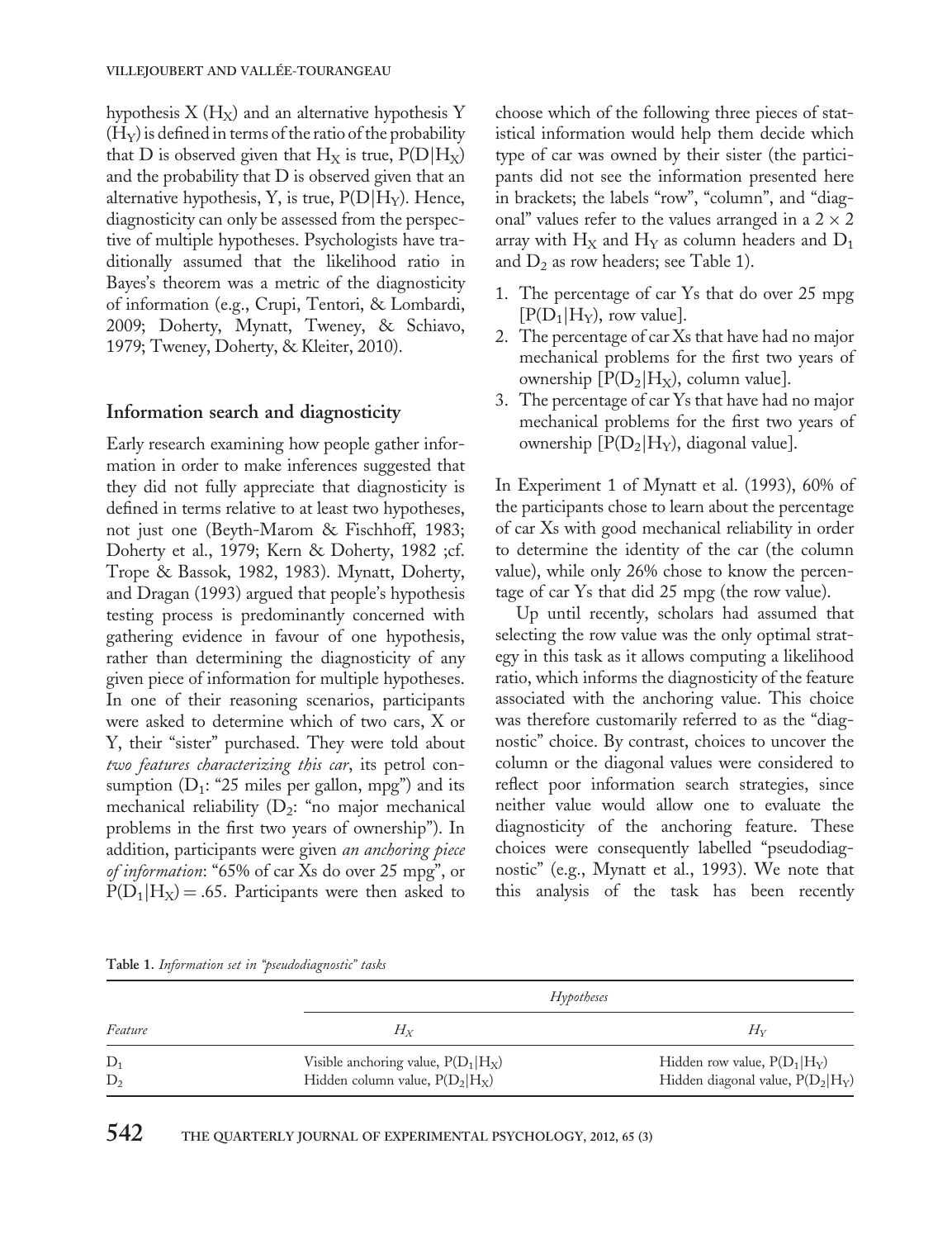challenged. Crupi et al. (2009) argued that, under some assumptions that could be adopted by participants, nominally pseudodiagnostic information is more useful than nominally diagnostic information. Others, however, have since contended that this challenge only holds when some—debatable—conditions apply, whereas the initial analysis holds under less restrictive assumptions (Tweney et al., 2010). We return to this recent controversy in the Discussion. Meanwhile, we adopt a more neutral labelling of the choices as "row", "column", and "diagonal" choices.

## Feature relevance and initial values in action problems

The goal of the inferential task is another variable that influences the degree to which people make diagnostic search choices. Mynatt et al. (1993) distinguished between inference and action problems. The car example discussed above, they argued, represents an inference problem. The car has already been purchased and is owned by someone; the goal is to determine whether it is a car X or a car Y. In effect the problem is a categorization inference, and in principle the categorization can be true or false. In contrast, an action problem is one where courses of actions are evaluated and correspond to the two hypotheses of a traditionally formulated inference problem. One course of action might be better than the other, but the decision cannot in principle be evaluated in terms of whether one action is true and the other false. In a separate experimental condition, Mynatt et al. (1993) asked participants to imagine buying a car (emphasis added), considering car X or car Y, and told them they were "concerned about . . . petrol consumption and mechanical reliability" (p. 768). Participants were then given the same anchoring piece of information ("65% of car Xs do over 25 mpg") and were asked to choose one among the same three pieces of information in order to help them decide which car to buy (see Options 1 through 3 above).

In that action problem, 52% chose the piece of information that could determine the petrol consumption of car Ys (the row choice), and 41%

chose the piece of information that could determine the mechanical reliability of car Xs (a column choice). To explain the high proportion of row choices in action problems, Mynatt et al. (1993) propose that the choice among the three alternatives is determined by the datum that bears more utility for each individual participant: "Precisely how many subjects will select [the row choice] will depend on the content of a given problem and subjects' idiosyncratic utility function and decision strategies" (pp. 765–766, emphasis added). An important distinction should be made here between the utility of the numerical *anchor*,  $P(D|H)$ , and the utility of knowing that the feature, D, has been observed in relation to the decision to be made. According to Savage's (1954) expected utility theory, the utility of information is contingent on its potential to foster better decisions. According to the classical view on pseudodiagnosticity (e.g., Mynatt et al., 1993; Tweney et al., 2010), the numerical *value* uncovered with a column choice bears zero utility for the decision since it cannot help improving it. This does not preclude, however, that the two *features* about which participants receive statistical information— $D_1$  and  $D_2$  may be deemed more or less useful for the decision at hand. To avoid confusion, we refer to this second type of utility as the feature *relevance* for the decision—that is, the extent to which it is has some bearing or importance for the decision at hand.

On this account, those who consider petrol consumption to be more relevant than mechanical reliability for deciding which course of action should be pursued would be motivated to establish the petrol consumption of car Ys and hence chose to inspect the row value. In contrast, those who are more concerned about mechanical reliability should seek information about car Xs' mechanical reliability, the column choice.

The authors, however, did not manipulate explicitly the perceived relevance of the two features characterizing each alternative (e.g., petrol consumption and mechanical reliability in the car scenario), nor did they seek to assess how relevant their participants believed these features to be. Moreover, there is conflicting evidence showing that action problems may not necessarily promote row choices. Maggi, Butera, Legrenzi, and Mugny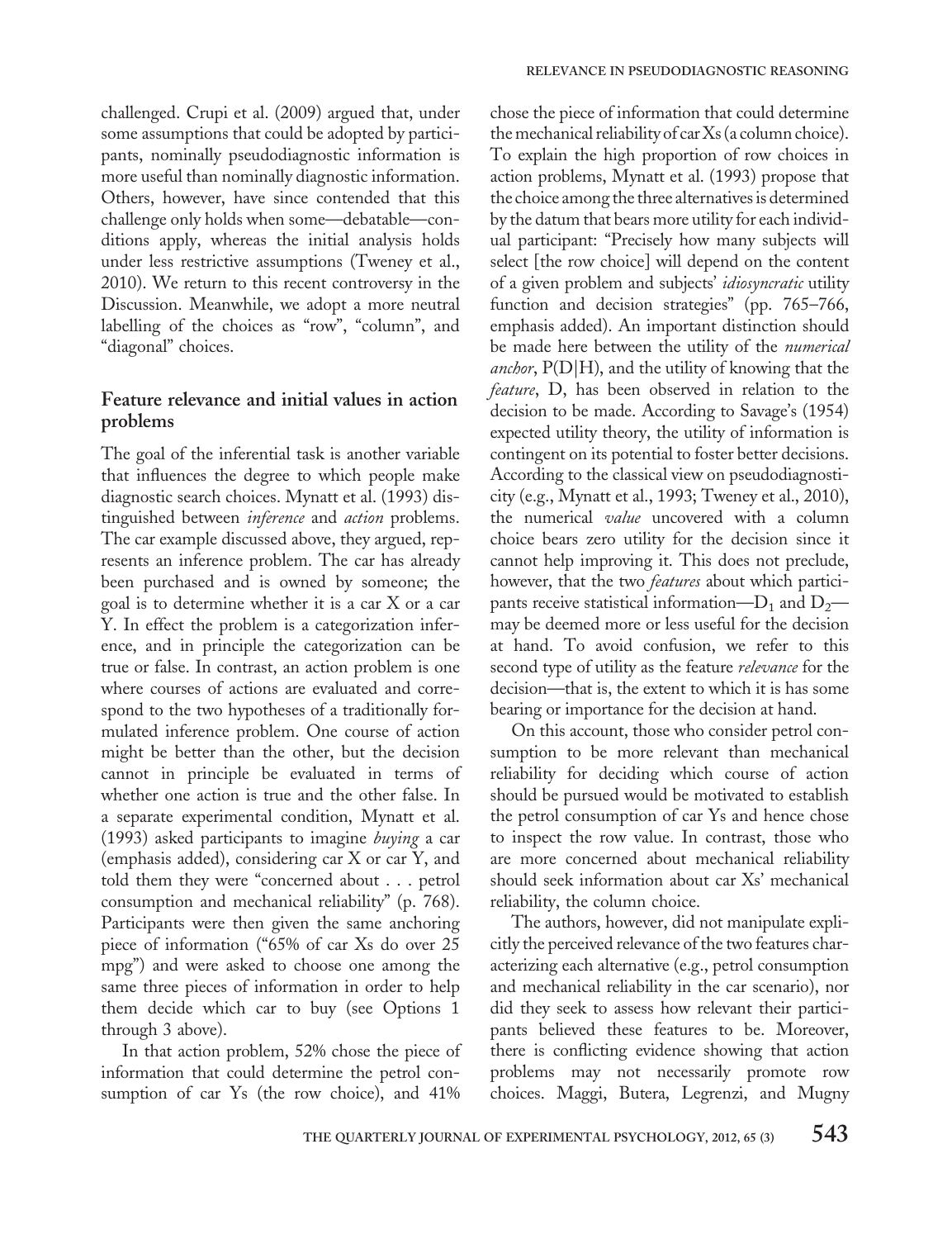(1998, Experiment 1) asked participants to imagine having to choose between two cars or two political candidates. These authors found over 60% choices to be column choices. There was, however, an important methodological difference between their task and that of Mynatt et al. (1993 ): Maggi et al. (1998) presented participants with four possible pieces of information to choose from for each alternative (e.g., the car price, reliability, fuel consumption, and performance). In addition, the authors found that people tended to prefer row selections when the anchoring feature concerned a characteristic they believed to be important (e.g., the price of a car or the competence of a political candidate). In light of these incongruous findings, the main goal of the present experiment was thus to establish whether the relevance of the anchoring feature for the decision at hand would cause individuals to make a row or column selection.

Another important difference between inference and action problems outlined by Mynatt et al. (1993) is the role of the initial  $P(D_1|H_X)$  value of the anchoring feature. According to the authors, in inference problems this initial value could be a cue to the truth value of  $H_X$  and, as such, dictate participants' information search. By contrast, the authors predicted and found that this initial value would not affect choices in action problems since, in those situations, information search would solely be determined by the relevance of the anchoring feature  $D_1$ . The authors, however, tested this prediction by comparing relatively narrow values, hovering modestly below and above the 50% mark (viz. 35% vs. 65%). It is therefore reasonable to assume that participants who believed, for example, that petrol consumption was the most important attribute for a new car would always wonder if car Ys outperformed car Xs, even upon learning that 65% of car Xs did over 25 mpg. However, this does not necessarily imply that participants' information search strategy will never be affected by the  $P(D_1|H_X)$  value in action problems. It is not implausible to expect, for example, that participants may no longer seek to uncover the row value when told that 95% of car Xs do over 25 mpg. In this case, the  $P(D_1)$  $H<sub>x</sub>$ ) value could be deemed a sufficient cue to the

superiority of  $H_X$ . Consequently, under such circumstances, participants might then be more interested in learning more about car Xs than in finding out whether car Ys outperform car Xs. A secondary goal of the present experiment was therefore to test whether an increase in column choices would be observed when the  $P(D_1|H_X)$  value is deemed satisfactory in action problems.

### The present experiment

Mynatt et al.'s (1993) account suggests that information search in action problems will be driven by relevance considerations. Accordingly, when the first or anchoring feature given is deemed less relevant than the second feature, column choices should be observed. This is because participants would be more interested in determining the value of the more important feature for the focal hypothesis  $H_X$ , in this instance the nonfocal feature,  $D_2$ . If, however, the anchoring feature is deemed highly relevant to determine whether the focal hypothesis should be favoured, a higher proportion of row choices should be observed, reflecting the participants' motivation to receive statistical information about this feature for the alternative hypothesis. Moreover, if information search is driven by relevance considerations, the  $P(D_1|H_X)$ value should only influence the rate of row choices when  $D_1$  refers to a high-relevance feature.

## Method

#### **Participants**

Participants were recruited by third-year psychology students at the University of Toulouse, France, as a course requirement. Each student made a list of several men and women who were older than 18 years and not studying psychology, randomly drew one man and one woman from his or her list, and asked them to take part in a general survey, which included the present study. Of the 1,040 participants in the final sample (520 men, 520 women; mean age = 31.37 years,  $SD =$ 13.24), 11% had completed graduate school, 53% had an undergraduate education, 20% had graduated from high school only, and the remaining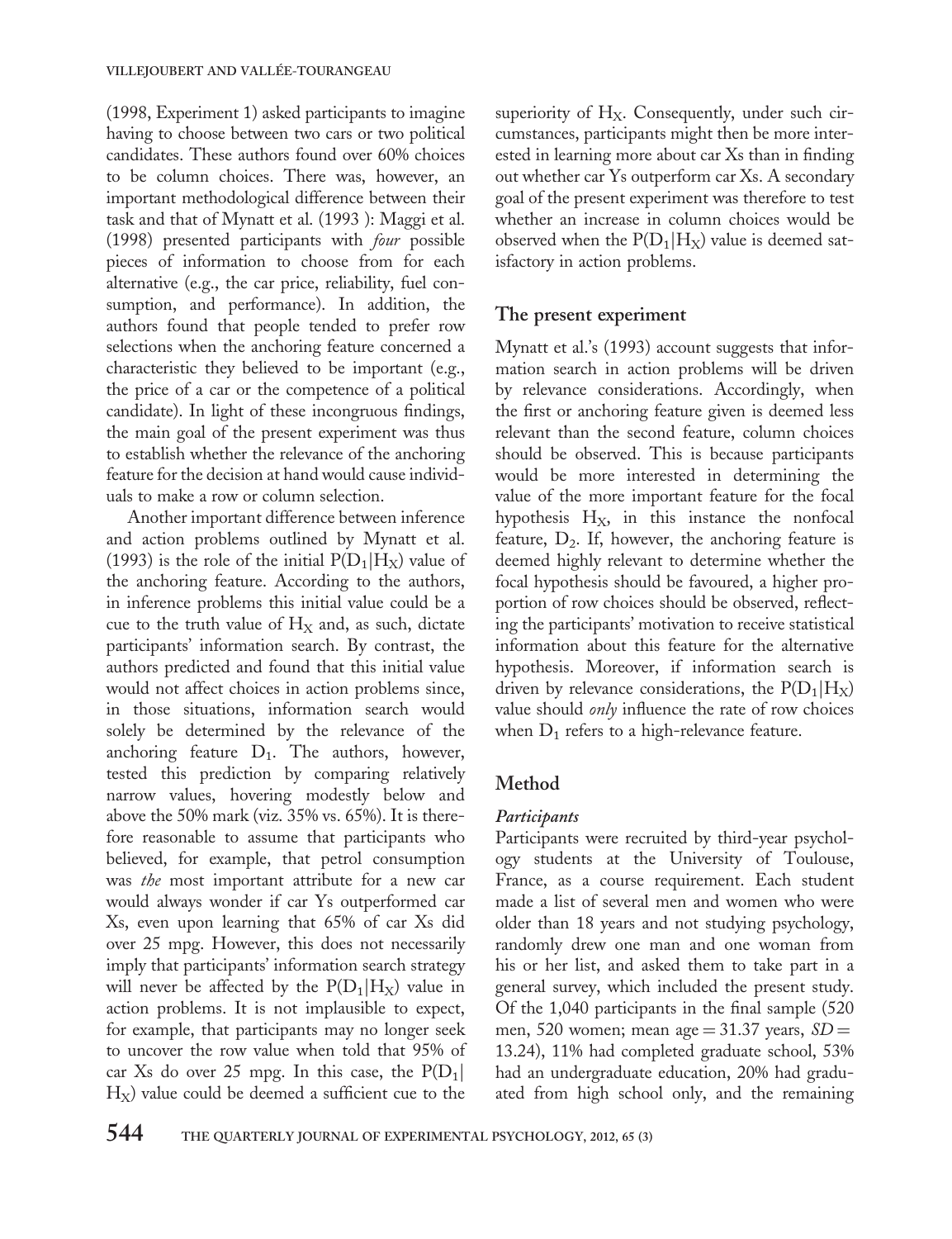16% had not graduated from high school. The sample included a large proportion of students (40%), but also working professionals (51%) and retired or unemployed individuals (8%). The survey was conducted in French.

#### Design and procedure

The "pseudodiagnostic" task was part of a six-page survey and was embedded among a number of different tasks and questionnaires. The present experiment used a  $2 \times 2$  between-subjects design. The independent variables were the relevance of the anchoring feature given (high or low) and its numerical value (high or low). Participants were randomly allocated to one of the resulting four conditions. The reasoning task was presented on page 3 of the survey and was described as follows (see the Appendix): Participants were asked to imagine a high-school student seeking to know more about two possible high schools to attend, high school X and high school Y. This student was said to look for a high school, which offers social and cultural events as well as a solid education since he would like to gain access to a top university. Participants were then told the student enquired about both high schools and found one piece of statistical information about high school X. Half the participants were then given a piece of statistical information about the number of parties organized by high school X while the remaining participants were told about the percentage of students graduating from high school X who gained access to a top university. Within each condition, the piece of statistical information was characterized by either a low value (one party organized every month; 20% accessed a top university) or a high value (one party organized every week; 80% accessed a top university). Following the presentation of this first piece of information, participants were asked to select among three additional pieces of statistical information the student should consult before making a choice, assuming the student could only have access to only one additional piece of information: (a) They could advise the student to consult the value of the same piece of information concerning high school Y (the row choice); (b) they could advise consulting the value of the

alternative piece of information for high school X (i.e., consulting the frequency of parties if told about access rates or consulting access rates if told about parties—the column choice); and (c) they could advise consulting the value of the alternative piece of information for high school Y (a diagonal choice). The order of the three choice options was constant across all four experimental conditions.

On page 5 of the survey, after completing an intermediary task, participants were asked to consider the high-school student task again and rate the importance of (a) parties organized by a high school that aims to prepare students to gain entrance to a top university and (b) gaining entrance to a top university upon leaving high school. Both ratings were recorded on an 8-point scale ranging from 1 (absolutely not important) to 8 (extremely important).

#### Results

#### Importance ratings

Before analysing row choices, we conducted manipulation checks on the importance ratings to verify that participants did believe that gaining entrance to a top university (TU) was more important than the number of parties (P) they could attend. Participants gave higher ratings to gaining entrance to a top university than to the number of parties organized by the high school in the low  $(M_{TI}=6.88$  vs.  $M_p=3.95)$  and high anchor value condition ( $M_{TU}$  = 6.84 vs.  $M_P$  = 3.71) when  $D_1$  concerned parties. The same pattern in the low  $(M_{TU} = 6.74$  vs.  $M_P = 3.85$ ) and high anchor value condition  $(M_{TU} = 6.59 \text{ vs. } M_P = 3.99)$  was observed when  $D_1$  concerned access to a top university. In a 2 (feature relevance)  $\times$  2 (low or high anchor value)  $\times$  2 (importance of parties vs. entry to a top university) mixed analysis of variance (ANOVA), the main effect of the feature relevance was not significant,  $F < 1$ , nor was the main effect of the anchor value,  $F(1, 1036) = 1.1$ . However, the importance ratings of being admitted to a top university were significantly higher than the ratings of the number of parties held during the year,  $F(1, 1036) = 1,406$ ,  $MSE = 3.08$ ,  $p < .001$ ,  $n_p^2 = .58$ . Finally, none of the interactions were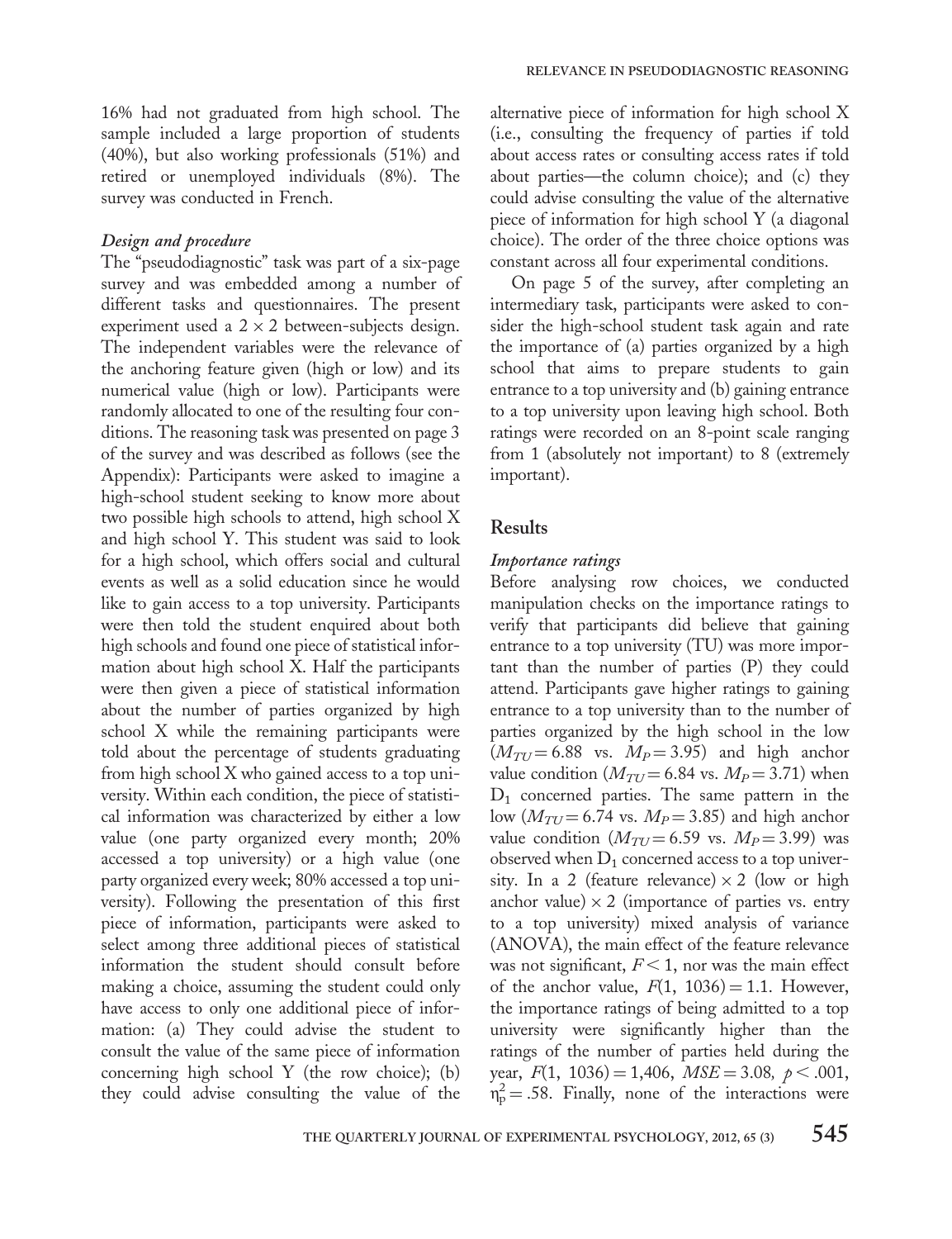significant, largest nonreliable  $F(1, 1036) = 3.32$ . These results thus establish that participants considered that being admitted to a top university was a more important feature of a high school than the number of parties. Next, we examine whether information search strategy will vary as a function of the importance of the feature associated with the anchoring value.

#### Choice preferences

The frequency of row, column, and diagonal choices in the four experimental conditions are plotted as percentages in Figure 1. A number of patterns characterized these data. First, the number of row choices was very high in the scenarios with the high-relevance anchoring feature  $(D_1 = \text{access to top university})$  but very low in the scenarios with the low-relevance anchoring feature ( $D_1$  = number of parties). Second, within the scenarios using the low-relevance feature, variations in the anchor value of  $P(D|H_X)$  appeared to have had no impact on the choice frequencies of the row and column options. In turn, the percentage of column choices increased from 9% to 20% when  $D_1$ concerned access to a top university, and  $P(D|H_X)$ equalled .8. Finally, the frequency of diagonal choices was higher in the scenarios when the number of parties anchored the focal hypothesis than when access to a top university did (in the latter the percentage of participants who switched did not exceed 2%).

The choice frequencies were modelled using a three-way model selection log–linear analysis. The fully saturated model (including all one-way and two-way effects, as well as the three-way interaction) was retained since deleting the three-way interaction term from the model led to a significantly lower goodness-of-fit index,  $\Delta df = 2$ ,  $\Delta G^2 = 12.21$ ,  $\Delta p = .002$ . The significant parameters that describe the final model, as determined by the log–linear analysis, are presented in Table 2.

Separate chi-square tests were conducted to further explore the three-way interaction. First the frequency of row choices in the parties versus entrance to top university scenarios were compared: There were significantly more row choices with the scenarios with the high-relevance feature than with the scenarios with the low-relevance feature,  $\chi^2(3,$  $N = 961$  = 465,  $p < .001$ . Second, the frequency of the different choices within the scenarios using number of parties as the anchoring feature was analysed: These frequencies did not significantly differ as a function of the number of parties,  $\chi^2(2,$  $N = 516$  = 1.56,  $p > .05$ . Third, a similar analysis



Figure 1. Percentage of participants making a row, column, or diagonal choice for the scenarios using a high-relevance anchoring feature (proportion gaining entrance to a top university) and for the scenarios using a low-relevance anchoring feature (number of parties a year). Error bars represent 95% confidence intervals.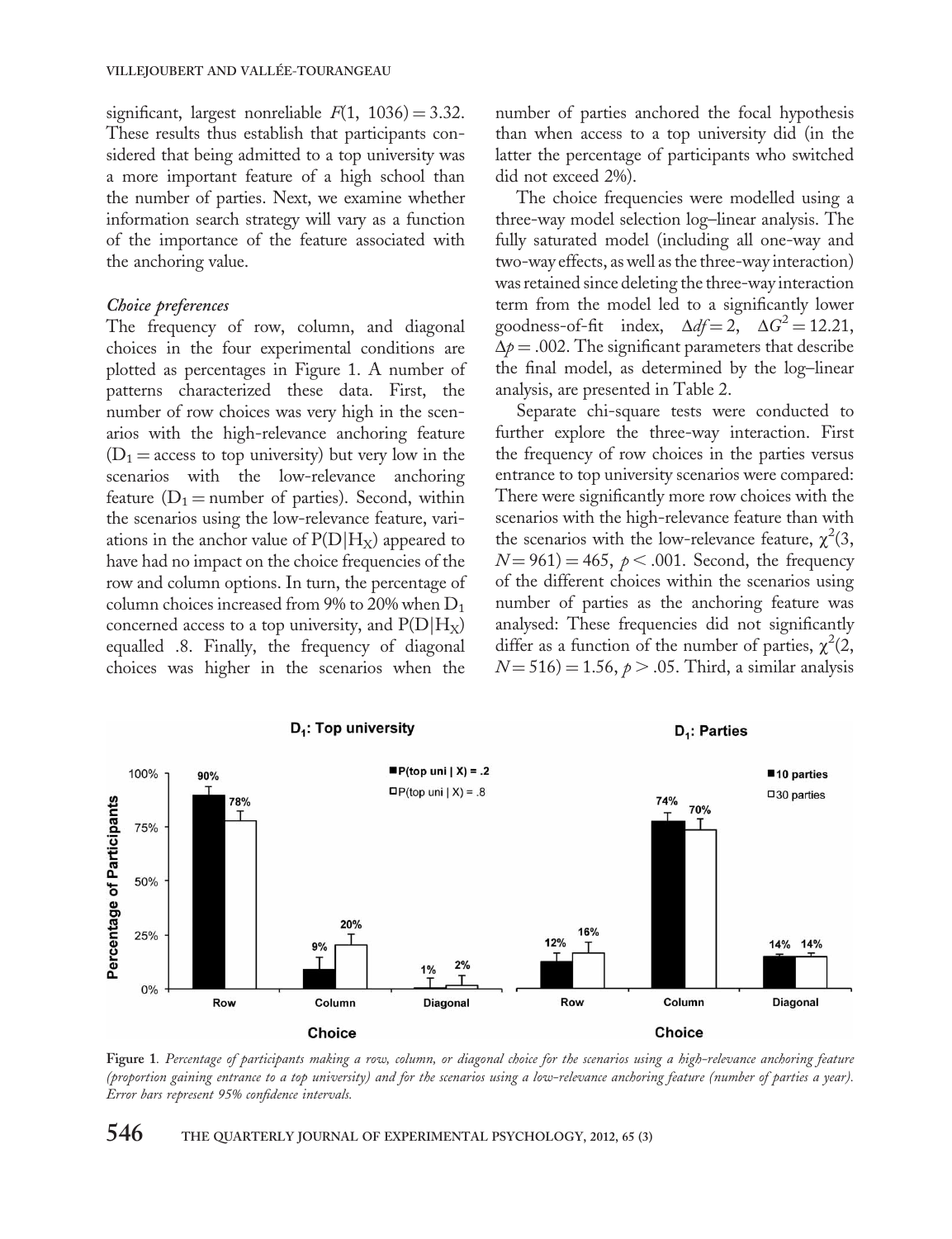| Effect                                    |                                     | Coefficient       | Z                                     |
|-------------------------------------------|-------------------------------------|-------------------|---------------------------------------|
| Choice $\times$ Relevance $\times$ Anchor | $Choice = row$                      | $-0.200$          | $-2.434*$                             |
| $Choice \times Release$                   | $Choice = row$<br>$Choice = column$ | 1.261<br>$-0.469$ | 15.369***<br>$-5.677$ <sup>****</sup> |
| Choice                                    | $Choice = row$<br>$Choice = column$ | 0.702<br>0.627    | 8.557***<br>7.589***                  |
| Relevance                                 |                                     | $-0.352$          | $-4.801***$                           |

Table 2. Log–linear parameter estimates and values for choice, relevance, and anchor

*Note:* Saturated model. Choice:  $1 = row$ ,  $2 = column$ ,  $3 = diagonal$ . Relevance:  $1 = high$ ,  $2 = low$ . Anchor:  $1 = high$ ,  $2 = low$ .  $*_{p} < .05.$  \*\*\*p  $< .001.$ 

was conducted within scenarios using access to a top university as the anchoring feature: Choice frequencies varied significantly as a function of the anchor value of  $P(D|H_X)$ ,  $\chi^2(1, N=524) = 14.0$ ,  $p < .002$ . Participants were more likely to choose to know the number of parties held at high school X if 80% of its students were admitted to a top university.

#### Individual differences

If information search is driven by idiosyncratic judgements of the relevance of the anchoring feature, then those who made row choices should also believe that  $D_1$  is more important than do those who made column choices. Similarly, reasoners who made a row choice should also believe that  $D_2$ is less important than do those who made a column choice. The importance ratings as a function of selection type (row vs. column) and anchoring feature (top university vs. parties) are presented in Figure 2. As predicted by such a relevance-driven search hypothesis, those who made a row choice when the anchoring feature was concerned with entry to a top university appeared more convinced that university was important and less convinced that parties was important than did those who made a column



Figure 2. Mean ratings of the importance of gaining entrance to a top university and the parties thrown annually as a function of selection type (row, column) and of the anchoring feature (D1: top university or parties). Error bars represent 95% confidence intervals.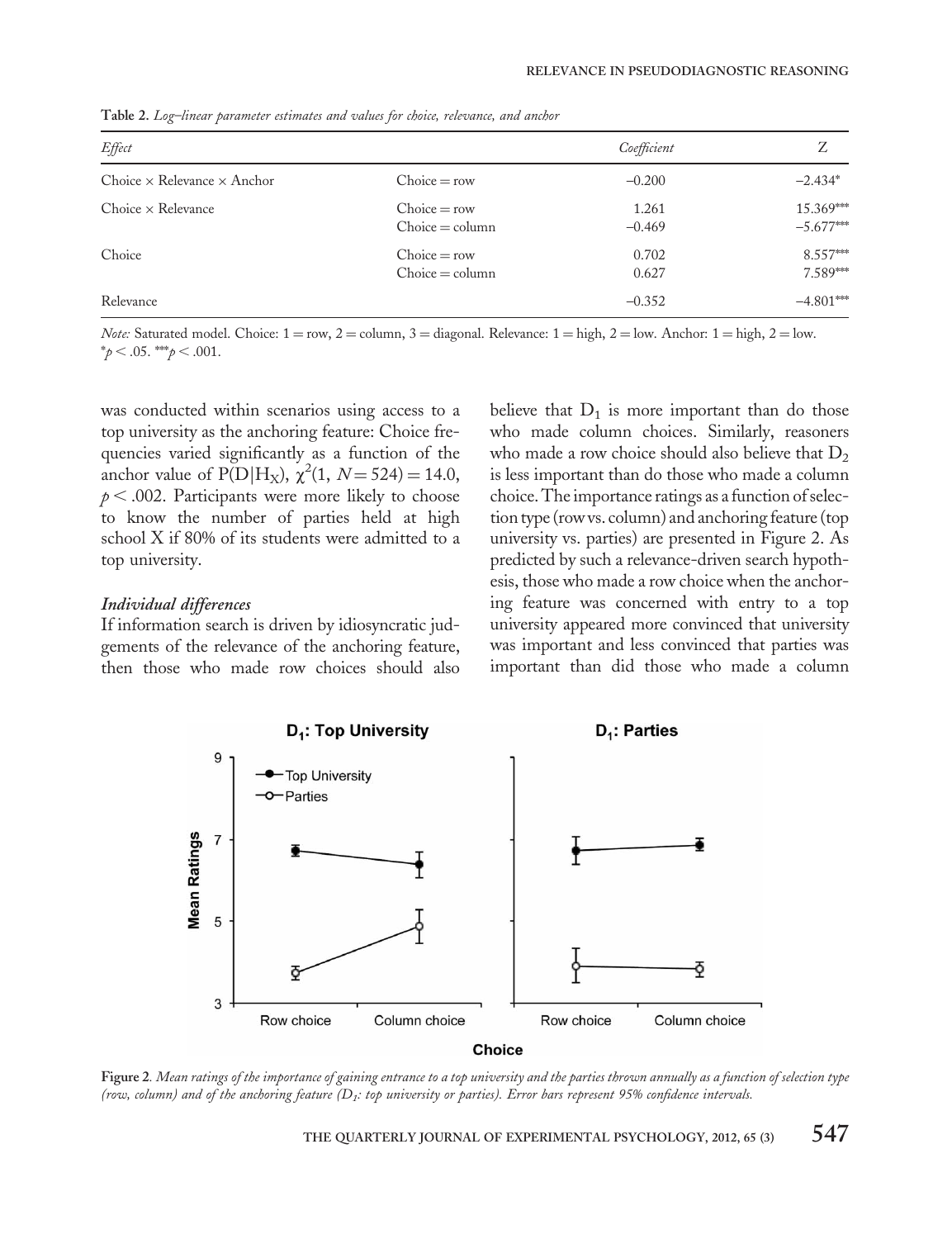choice. When the anchoring feature was the number of parties organized by the high schools, the pattern of ratings appeared to be reversed: Those comparing  $P(D_1|H_X)$  and  $P(D_1|H_Y)$  tended to believe that top university access was less important and parties was more important than those who made a column choice, although the differences seemed less pronounced. A 2 (anchoring feature)  $\times$  2 (feature importance)  $\times$  2 (choice) mixed ANOVA supported these observations. The main effect of the feature importance was significant,  $F(1, 957) =$ 547.91,  $\overline{MSE} = 3.04$ ,  $\rho < .001$ ,  $\eta_{\overline{p}}^2 = .36$ , as well as the main effect of choice,  $F(1, 957) = 4.85$ ,  $MSE = 2.39$ ,  $p = .03$ ,  $n_p^2 = .01$ . The main effect of anchoring feature, however, was not significant,  $F < 1$ . The three-way interaction between choice, anchoring feature, and feature importance was significant,  $F(1, 957) = 15.01, p < .001, \eta_{\rm p}^2 = .02$ . To further analyse this interaction, we conducted four follow-up t tests with Bonferroni corrections for multiple comparisons. These tests revealed that, when they were presented with the top university anchoring feature, participants who made a column choice did perceive parties as more important than those who made a row choice,  $t(515) = -5.19$ ,  $p < .001$ . Although the means were in the expected direction, the difference in ratings for the importance of the top university feature did not reach statistical significance,  $t(95.87) = 1.69$ ,  $p = .10$  (corrected df for unequal variances). Neither of the corresponding comparisons when parties was the anchoring feature reached statistical significance,  $t(89.19) = 0.31$ ,  $p = .76$  for the importance of parties and t  $(442) = -0.08$ ,  $p = .43$  for the importance of getting access to a top university.

#### Discussion

The experiment reported here explored conditions under which so-called row selections— namely, comparing the probability of obtaining different data under one single hypothesis—would occur in "pseudodiagnosticity" tasks. The sample was large and more representative of the broader population than a traditional sample of university undergraduates. The data provided strong support for the hypothesis that the relevance of the anchoring feature encouraged individuals to make a row or column selection.

Gaining entrance to a top university was invariantly and significantly rated as more important than the number of parties organized by that school, across all four experimental conditions. In turn, determining which of the two alternatives proposed was best (viz. which high school to enrol in) was driven by a consideration of the high-relevance feature, not by a consideration of the low-relevance feature. Thus, in the two experimental conditions presenting the low-relevance feature as an anchor (viz., the number of parties organized yearly by the school), participants were still primarily interested in determining the proportion of students entering a top university. A large and significant majority opted for information on that latter feature, resulting in very high levels of column choices (about 72%), independently of the numerical value of this anchoring feature. Conversely, participants were strongly driven to consider the diagnosticity of the statistical value associated with the anchoring feature for multiple hypotheses when this feature was important. Specifically, when the percentage of students at high school X gaining entry to a top university was .20, 90% of the choices were row choices, a figure we believe is the highest rate of such choices in any reported experiments on "pseudodiagnostic" reasoning.

Note that while the order of the three choice types (row, column, diagonal) remained constant in all experimental conditions, a mindless "pick-thefirst-option" strategy cannot explain the pattern of results given the effect size of the reversal in preferences (whereas 373 out of 516 participants chose the first option with the low-relevance anchoring feature, 440 out of 524 chose the second option with the high-relevance feature). Rather, the data suggest that the relative importance attributed to the two features presented strongly determined the choice preferences, not the order of the alternatives presented to participants.

Choice preferences elicited by the high-relevance anchoring feature also varied as a function of the initial numerical value presented. Contrary to Mynatt et al.'s (1993) conclusions, the initial value of  $P(D_1|H_X)$  can impact data selection in action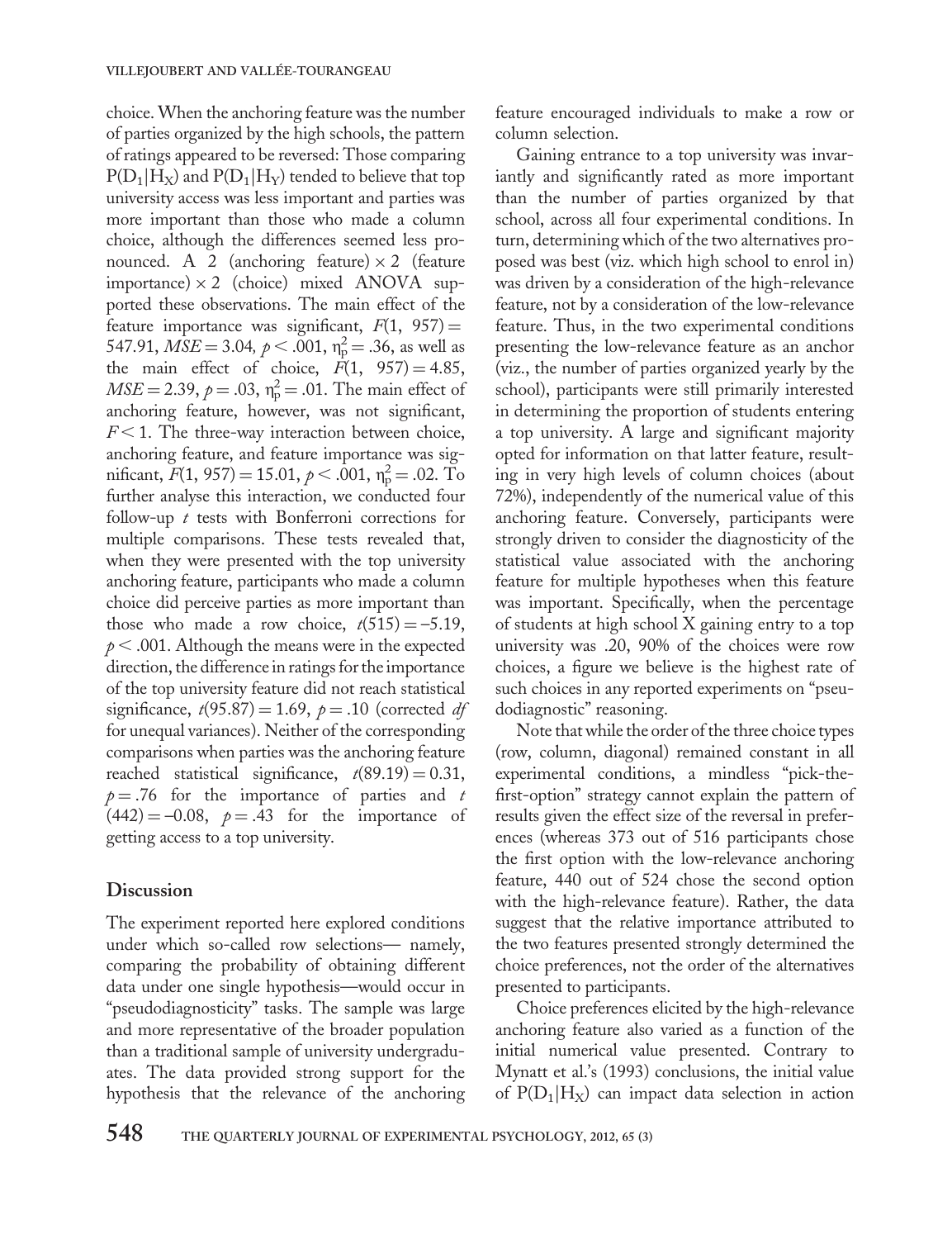problems: When the high-relevance feature specified a high proportion of students enrolling in a top university, some of our participants became interested in determining the number of parties held at high school X. In this condition, the row choice was still the dominant response (78%) but the number of column choices more than doubled to 20%. In turn, when the relevance of the anchoring feature was low (e.g., the frequency of highschool parties), participants' choices were no longer affected by the initial value associated with the anchoring feature.

#### Dual-process theory

Our findings raise interesting issues for a dualprocess theoretical account of information selection as proposed by Evans, Venn, and Feeney (2002) to explain patterns of information selection in inference problems. According to the heuristic–analytic theory of reasoning (Evans, 2006), reasoning tasks are initially processed heuristically through a preconscious pragmatic analysis, which will highlight relevant features and introduce relevant prior knowledge. Such heuristic processing is assumed to give rise to a selective representation, which may exclude logically relevant information or include logically irrelevant information. These representations may in turn highlight default responses, which may or may not be inhibited or altered in a second stage of processing, when the task is consciously and rationally analysed.

Akin to what we observed, Evans et al. (2002, Experiment 1) found that manipulating the perceived importance of the evidence had an effect on information selection. However, their findings showed that such a relevance manipulation was not sufficient to increase the prevalence of row selections. Instead, their manipulation resulted in an increasing number of participants switching their focus on both the alternative hypothesis and the alternative feature (the so-called "diagonal" selection) as the value of  $P(D_1|H_X)$  decreased. The authors argued that the increase in diagonal selections reflected their participants' dismissal of  $H_X$  as the true hypothesis when the value  $P(D_1)$  $H_X$ ) was lower than expected. As a result, participants favoured hypothesis H<sub>Y</sub>, assumed that the  $P(D_1|H_Y)$  value would be in line with their expectations, and sought to confirm that  $H<sub>Y</sub>$  was the appropriate choice by switching to  $P(D_2|H_Y)$ .

The data obtained in the present experiment suggest that similar processes may take place with action problems. Indeed, a diagonal choice was about 10 times more likely when the relevance of the anchoring feature was low (i.e., describing the proportion of school parties) than when it was relevant (i.e., describing the admission rates to a top university), independently of the numerical value associated with the anchoring feature. This suggests that when the  $P(D_1|H_X)$  anchor value was related to an irrelevant feature  $D_1$ , (some) participants also inferred that  $H_X$  was inappropriate and therefore sought information about the alternative  $H_Y$  on the relevant feature  $D_2$  by making a switching selection.

As their manipulation of expectations did not lead to an increase in row data selection, Evans et al. (2002) concluded: "In accordance with the dual process theory, producing normatively rational diagnostic reasoning on the standard [pseudodiagnostic] task will require us to influence the explicit reasoning system" (p. 40). By contrast, Feeney, Evans, and Venn (2008) showed that simply offering anchoring statistical information about a rare feature was enough to increase the rate of row choices. Our results corroborate and extend Feeney et al.'s findings and therefore also contrast with Evans et al.'s (2002) assumption by demonstrating that, once the relevance constraint is satisfied, reasoners *can* engage in diagnostic reasoning comparing values associated with a unique feature across alternative hypotheses even in the absence of explicit instructions to consider the alternative option. Indeed, when  $D_1$  was relevant, a large majority of participants chose to make row selections.

Unlike Evans et al. (2002) and Feeney et al. (2008), however, the high-school scenario used in our experiment was framed as an action problem rather than an inference problem. In addition, our manipulation of feature relevance called upon individuals' personal prior beliefs (i.e., the belief that admission rates to a top university are a more relevant feature than the frequency of parties for choosing a school). By contrast, Evans et al.'s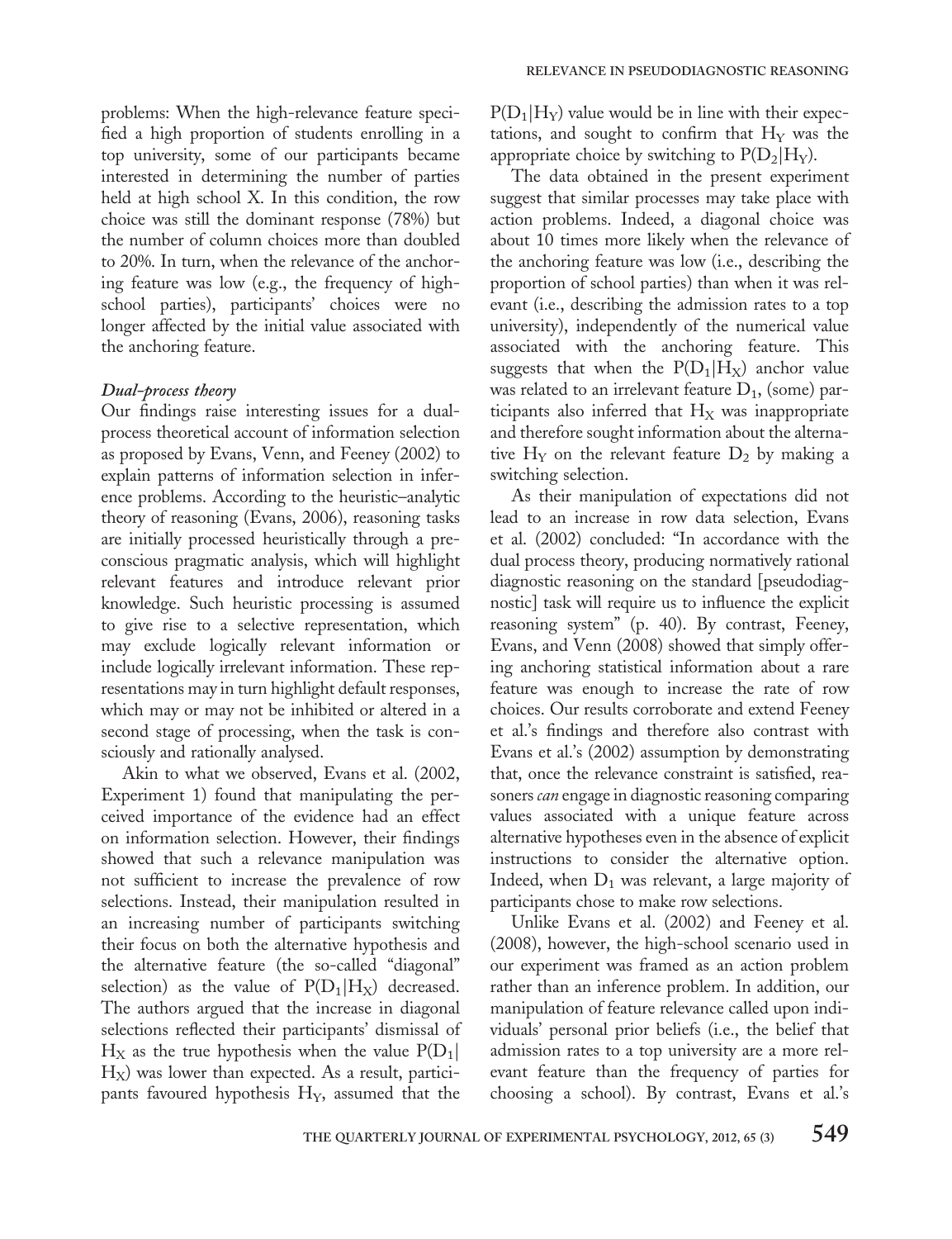(2002, Experiment 1; see also Feeney et al., 2008, Experiment 3) manipulated expectations about the  $P(D_i|H_i)$  values by telling their participants that both  $D_1$  and  $D_2$  features were important for the protagonist in their cover story. Thus, future research will need to establish whether manipulating the relative relevance of  $D_1$  and  $D_2$  through experimental manipulations will elicit high rates of row choices in action problems without explicit instructions to consider the alternative hypothesis.

Our data also suggest that individual perceptions of the relative relevance of both  $D_1$  and  $D_2$  may actually determine whether a row or a column choice will be preferred. Thus, when provided with information about success rates for gaining access to a top university, the few participants who made a column choice—and hence selected the P(parties $|H_X\rangle$  information—also believed that parties were more important than did those who chose to inspect  $P({top \text{uni}}|H_Y)$ . This was the only comparison that reached statistical level of significance, although relevance ratings were always in line with predictions based on a relevance-driven search account. This somewhat limited finding, however, could be attributed to the large effect of feature relevance on the patterns of choice, which may have limited the statistical power of the tests performed because of the resulting unequal cell sizes for the row and column choices. Future research could further explore this finding by using two features that differ in perceived relevance but where the consensus on which is the most relevant is not so clear-cut. For example, when deciding which lawn mower to purchase, men may be more interested in getting a sturdy machine whereas women might prefer a lightweight one. Presenting information about these two features should lead to reverse patterns of choice depending on participants' gender and anchoring feature.

Finally, a caveat. The two features employed in this study (rate of access to university and number of parties) were represented on very different scales. However, it is not clear how this difference might have influenced the results beyond the patterns observed and predicted from the relevance-driven information search hypothesis. Of course, some participants might have translated party frequencies as a

rate over Fridays in a given focal set (a year, or a school year). Certainly, future research efforts may explore more systematically whether the scales that define the statistical information presented to participants influence choice preferences.

#### The normative status of choice preferences

The traditional normative analysis of choice selection (e.g., Doherty et al., 1979) in the pseudodiagnosticity paradigm has been the subject of much debate recently. Crupi et al. (2009) analysed information choices in terms of expected gains in epistemic utilities and showed that choosing the column value when the anchoring value is greater than 50% can be considered as a strategy that maximizes a Bayesian truth-seeking agent's epistemic utility, provided that some conditions apply. One of those conditions is that those rational agents apply Keynes' (1921) principle of indifference, which prescribes uniform distributions over sets of mutually exclusive and exhaustive events. Crupi et al. (2009) present this principle as "a celebrated epistemological principle . . . advocated in various guises by chief Bayesian theorists such as Keynes (1921)" (p. 975). This may have been true then, but this principle is no longer widely accepted as a normative benchmark. Rather, it is known to yield a number of unsolvable paradoxes with "alarming ease" (Howson & Urbach, 1993, p. 59). For instance, the "wine–water paradox" (Gillies, 2000, p. 38) shows how applying the principle of indifference leads to assigning different probabilities to the same events, depending on how they are described.

In fact, since the publication of the Ramsey– De Finetti theorem (Howson & Urbach, 1991), modern Bayesian theorists have overcome these inconsistencies by considering that the principle of indifference was simply unnecessary: Those theorists assume instead that there are no unique a priori "rational beliefs" (Gillies, 2000). Accordingly, and contrary to what Crupi et al. (2009) posited, rational agents' distributions of the hidden values in pseudodiagnostic tasks ought not to be uniformly distributed, as long as those probabilities are coherently distributed—that is, in a way that satisfies the mathematical calculus of probability.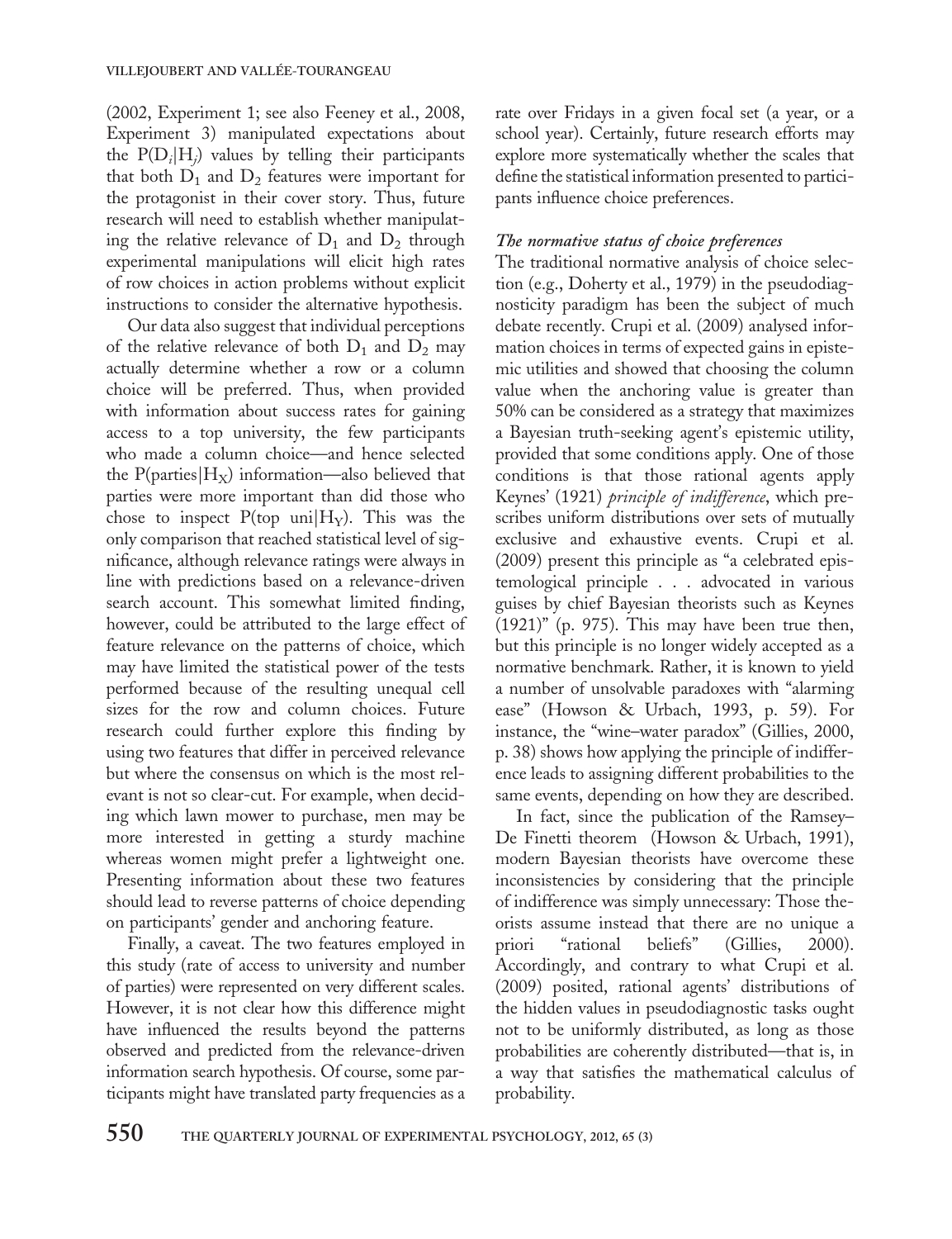Yet, once the condition for uniform distribution is forsaken, it is not clear that Crupi et al.'s (2009) account provides a definitive normative account of optimal information selections in so-called "pseudodiagnostic" tasks. In fact, Tweney et al. (2010) demonstrated that by simply assuming that unknown values belong to the [0, 1] interval, without positing any constraint on their distribution, the only value that will allow the computation of a precise estimate for  $P(H_X)$  upon observing  $D_1$  is the row value. The column value, contrastingly, will only allow one to compute a vague estimate, in the form of an interval of possible values for  $P(H_X)$ , which is larger than the interval one can compute based on the anchoring value alone. By this analysis, choosing to uncover the diagonal value leads to the vaguest estimate of all —namely, the conclusion that  $P(H_X) \in [0, 1]$ . These authors thus concluded that the only rational choice in those tasks was therefore to uncover the row value, as originally argued.

While we believe that these issues are important, the empirical contribution of the present study was not designed to address this debate: The data reported do not provide evidence to support the selection of a normative analysis rather than another to gauge the value of information selection, nor is our experiment predicated on one particular normative model. This paper focuses on the factors that determine choice preference: The relevance of the anchoring feature determined to a very substantial degree whether participants chose to learn more about the column value,  $P(D_2|H_X)$ , or the row value,  $P(D_1|H_Y)$ .

## Conclusion: Rationality and motivated hypothesis testing

So-called "pseudodiagnostic" information selection is a phenomenon that has been well established. Nonetheless, in a number of experiments, diagnostic reasoning has also been observed, certainly in the action problems of Mynatt et al. (1993), but also in inference problems: For example, over 50% of the information selection choices in Evans et al.'s (2002) first experiment were row choices. Yet, such "optimal" behaviour—if one accepts Tweney

et al.'s (2010) normative analysis of these tasks is commonly overlooked or underemphasized. The focus on documenting errors in thinking shifts attention away from efforts aimed at understanding the inferential contexts where people make their information selection choices. Casting rationality in terms of an agent's motivation has been productively applied to work on the selection task (Evans & Over, 1996; Evans, Over, & Manktelow, 1993) and the 2–4–6 task (Vallée-Tourangeau & Payton, 2008). The present research suggests that stripping pragmatic considerations from scenarios used to study information selection may have created a misleading picture. Rather than being poor, irrational selectors of information, people adapt their information selection strategies to both their goal and their environment.

> Original manuscript received 2 March 2009 Accepted revision received 14 July 2011 First published online 21 November 2011

## REFERENCES

- Beyth-Marom, R., & Fischhoff, B. (1983). Diagnosticity and pseudo-diagnosticity. Journal of Personality and Social Psychology, 45, 1185–1195.
- Crupi, V., Tentori, K., & Lombardi, L. (2009). Pseudodiagnosticity revisited. Psychological Review, 116, 971–985.
- Doherty, M. E., Mynatt, C. R., Tweney, R. D., & Schiavo, M. D. (1979). Pseudodiagnosticity. Acta Psychologica, 43, 111–121.
- Evans, J. St. B. T. (2006). The heuristic-analytic theory of reasoning: Extension and evaluation. Psychonomic Bulleting & Review, 13, 378–395.
- Evans, J. St. B. T., & Over, D. E. (1996). Rationality in the selection task: Epistemic utility versus uncertainty reduction. Psychological Review, 103, 356–363.
- Evans, J. St. B. T., Over, D. E., & Manktelow, K. I. (1993). Reasoning, decision making and rationality. Cognition, 49, 165–187.
- Evans, J. St. B. T., Venn, S., & Feeney, A. (2002). Implicit and explicit processes in a hypothesis testing task. British Journal of Psychology, 93, 31–46.
- Feeney, A., Evans, J. St. B. T., & Venn, S. (2008). Rarity, pseudodiagnosticity and Bayesian reasoning. Thinking and Reasoning, 14, 209–230.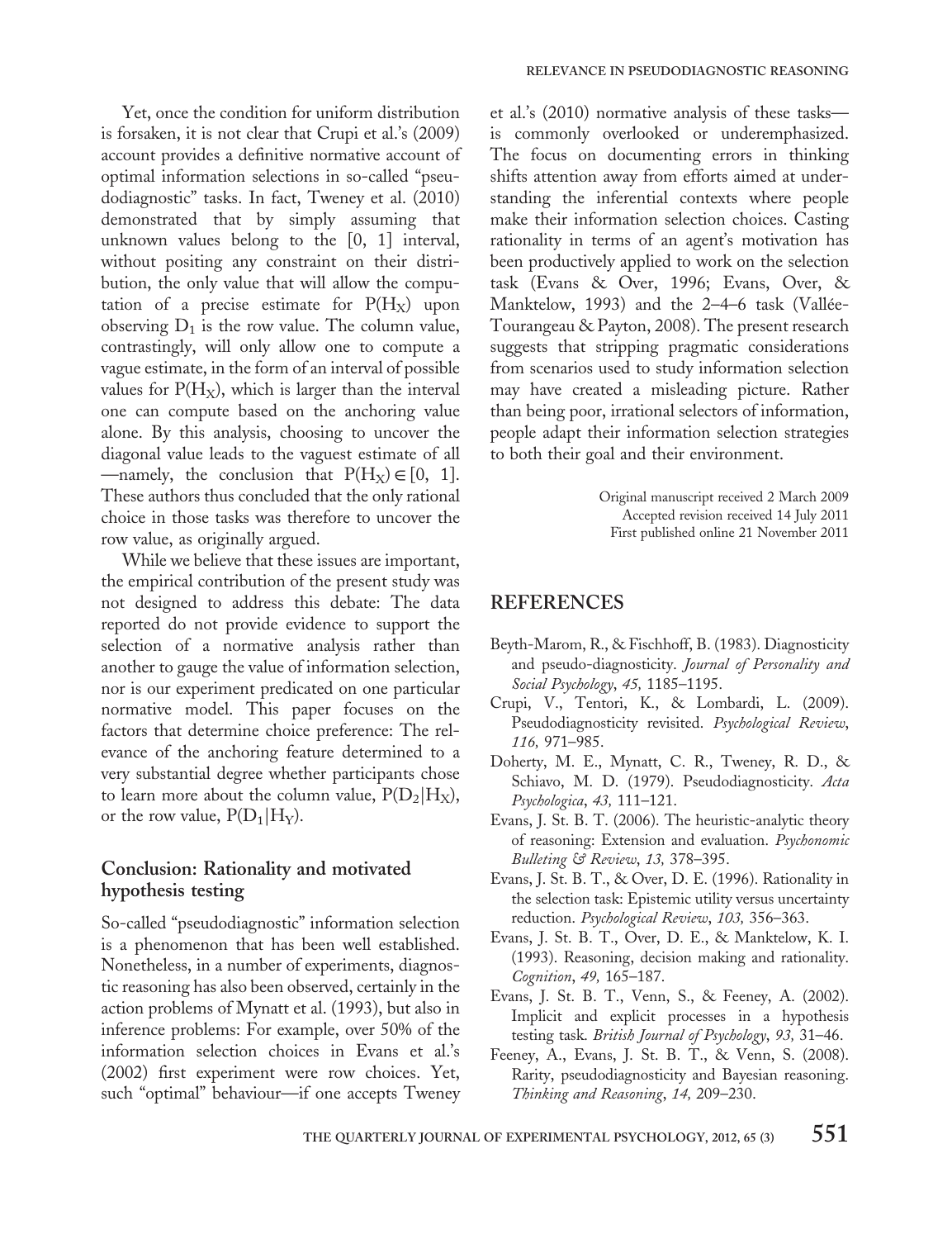- Gillies, D. (2000). Philosophical theories of probability. London, UK: Routledge.
- Howson, C., & Urbach, P. (1991). Bayesian reasoning in science. Nature, 350, 371–374.
- Howson, C., & Urbach, P. (1993). Scientific reasoning: The Bayesian approach (2nd ed.). Peru, IL: Open Court.
- Kern, L., & Doherty, M. E. (1982). "Pseudodiagnosticity" in an idealized medical problem-solving environment. Journal of Medical Education, 57, 100–104.
- Keynes, J. M. (1921). A treatise of probability. London, UK: Macmillan.
- Maggi, J., Butera, F., Legrenzi, P., & Mugny, G. (1998). Relevance of information and social influence in the pseudodiagnosticity bias. Swiss Journal of Psychology, 57, 188–199.
- Mynatt, C. R., Doherty, M. E., & Dragan, W. (1993). Information relevance, working memory, and the consideration of alternatives. Quarterly Journal of Experimental Psychology, 46A, 759–778.
- Savage, L. J. (1954). The foundations of statistics (2nd ed.). New York, NY: Dover Publications.
- Trope, Y., & Bassok, M. (1982). Confirmatory and diagnosing strategies in social information gathering. Journal of Personality and Social Psychology, 43, 22–34.
- Trope, Y., & Bassok, M. (1983). Information-gathering strategies in hypothesis-testing. Journal Experimental Social Psychology, 19, 560–576.
- Tweney, R. D., Doherty, M. E., & Kleiter, G. D. (2010). The pseudodiagnosticity trap: Should participants consider alternative hypotheses? Thinking & Reasoning, 16, 332–345.
- Vallée-Tourangeau, F., & Payton, T. (2008). Goaldriven hypothesis testing in a rule discovery task. In B. C. Love, K. McRae, & V. M. Sloutsky (Eds.), Proceedings of the 30th Annual Conference of the Cognitive Science Society (pp. 2122–2127). Austin, TX: Cognitive Science Society.

## APPENDIX

The high-school scenario in the low-relevance anchor (number of parties) and low anchor value (one party a month) experimental condition read as follows (followed by the English translation):

Imaginez qu'un lycéen envisage de s'inscrire à une classe préparatoire aux grandes écoles. Il a le choix entre deux lycées: Le lycée X et le lycée Y. Il recherche un lycée qui offre des animations culturelles et sociales ainsi qu'une formation solide; à terme, il aimerait intégrer une grande école. Il s'est renseigné sur chacun des lycées et a remarqué que le lycée X organise une soirée le dernier vendredi de chaque mois (et 10 au total durant l'année scolaire).

Imaginons qu'il puisse recueillir une seule autre information avant de faire son choix. A votre avis, de quelle information supplémentaire devrait-il prendre connaissance afin de décider dans quel lycée s'inscrire? (Veuillez cocher une seule case.)

- . Le nombre de soirées organisées par le lycée Y chaque année.
- . Le pourcentage des étudiants en classe préparatoire au lycée X qui ont réussi à intégrer une grande école.
- . Le pourcentage des étudiants en classe préparatoire au lycée Y qui ont réussi à intégrer une grande école.

Imagine an adolescent who is choosing a prep course to prepare for the entrance exams of higher education establishments. He can choose from two senior high schools: high school X and high school Y. He is looking for a school that offers social and cultural activities as well as a solid education. Upon completion, he would like to gain entrance to a top university. He sought information about both high schools and noted that high school X organizes a party once a month on a Friday evening (and organizes 10 parties altogether during the school year).

Imagine that he can obtain only one other piece of information before making his choice. In your opinion, which additional piece of information should he select before deciding to enrol in one of the two high schools? (Only check one of the boxes.)

- . The number of parties organized by high school Y during the school year.
- . The percentage of students graduating from high school X who gained entrance to a top university.
- . The percentage of students graduating from high school Y who gained entrance to top university.